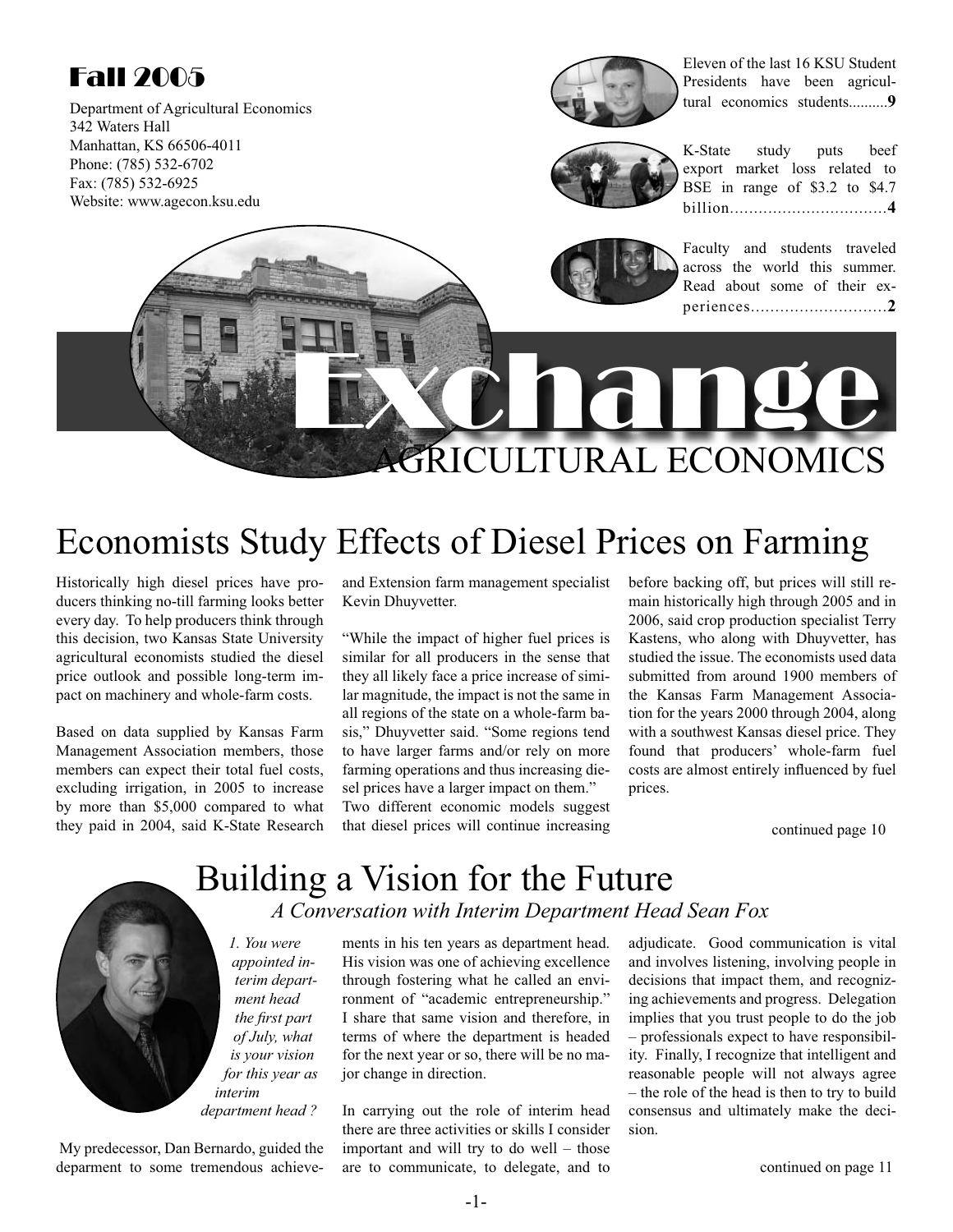## There's No Place Like Home, But There's Plenty To Learn While Away

*A Perspective of Ukraine August 14-23, 2005 Terry Kastens and Kevin Dhuyvetter*

#### *Conference Background*

We were first approached in the Spring of 2005 as potential speakers at an international no-till conference sponsored by Agro-Soyuz in Ukraine. It was to be the second such annual conference for Agro-Soyuz, the first being in 2004. We joined 15 other subjectmatter speakers at the conference. The 17 speakers came from the U.S. (7), Canada (3), Paraguay (1), Brazil (2), Germany (1), Australia (1), and Ukraine (2). The approximately 600 conference attendees, mostly farmers, farm employees, or managers of large farms, came from the countries of Ukraine, Russia, Kazakhstan, Armenia, Azerbaijan, Uzbekistan, Latvia, and Lithuania. Most were from Russia or Ukraine. Attending farmers seemed to be especially interested in farm policy of the speakers' home countries, as were numerous reporters during a large press conference. In particular, they seemed to believe that no-till was heavily supported by governments in the U.S. and Canada and were shocked to learn otherwise.

Our most interesting experiences had not so much to do directly with the conference as they did with garnering a broader understanding of the whole area, its people, the underlying economics, and an understanding of especially the history and development of Agro-Soyuz since the collapse of the Soviet Union in 1991. So, that is what we now turn to.

#### *Agro-Soyuz History*

In 1989, before the USSR had yet collapsed, two spirited young entrepreneurs named Volodymyr Khorishko and Sergiy Prokayev (31 years old at the time), along with one guard dog, began selling spare farm machinery and automobile parts out of the trunk of their car. Upon USSR's collapse and Ukraine's independence in 1991, Volodymyr and Sergiy began a formal company and their parts business really took off, resulting in the duo accumulating considerable wealth.

With Ukraine's independence came the disbanding of the country's collective farms that had been formed during Stalin's time (all farm land was effectively owned by the state prior to 1991). In particular, in 1994, all members (working and retired) of collective farms in Ukraine were issued a certificate showing the number of acres of land they owned. Landowners could farm the land themselves or rent it out but they could not sell it. Even today (2005), Ukrainian agricultural land cannot be bought and sold, though it is likely that such rights will be acquired at some point in the future. It should be noted that landowners knew how many acres they owned but did not know the location of those acres within an overall farm.

In 1996, Volodymyr and Sergiy decided to invest some of their parts business profits in the commercialization of one particular

collective farm called Druzhba. The farm was mainly Volodymyr's passion and so Sergiy to this day spends most of his time with the parts business. But, together, they are a complementary team and together they make decisions. Volodymyr is a passionate and sensitive (tears were in his eyes as he bid Terry goodbye) idea man, whereas Sergiy is a detail-oriented business manager. Their partnership is 50-50, with all decisions made by the veto power.



*Co-owner of Agro-Soyuz, Volodymyr Krorishko (center with hand raised), speaks to participants during one of the No-Till conference sessions.* 

These two men are capitalists in the best sense. They believe in making profits, but know the critical importance of their employees (now numbering 5000+). Consequently, they pay above-market wages, and invest heavily in their employees' happiness via recreational facilities, intramural sports, and the like. Their profit focus is the long run, causing them to be protective of their natural resources and to be especially mindful of how they are viewed by the public. Yet, because of their humble beginnings, they remain humble today.

Since 1996-97, Agro-Soyuz has grown to be a very modern agriculturally-related operation. It's corporate headquarters are now located in the city of Dnipropetrovsk, adjacent to their parts warehouse and adjacent to a modern factory for building farm machinery under license from a Germany company called Horsch. The parts business and farm equipment factory comprise perhaps 90% of Agro-Soyuz's revenue, with farming operations making up the remainder.

The Agro-Soyuz farm, where the no-till conference was held, has evolved to modern ways along with the other Agro-Soyuz operations. It now contains a modern dairy operation, currently milking around 1200+ cows but expanding to 5000, a sizeable swine operation marketing 14,000 hogs per year, an ostrich operation with around 400 head, as well as a crop production enterprise that has adopted no-till throughout when there are still very few no-till acres in Ukraine. continued on page 12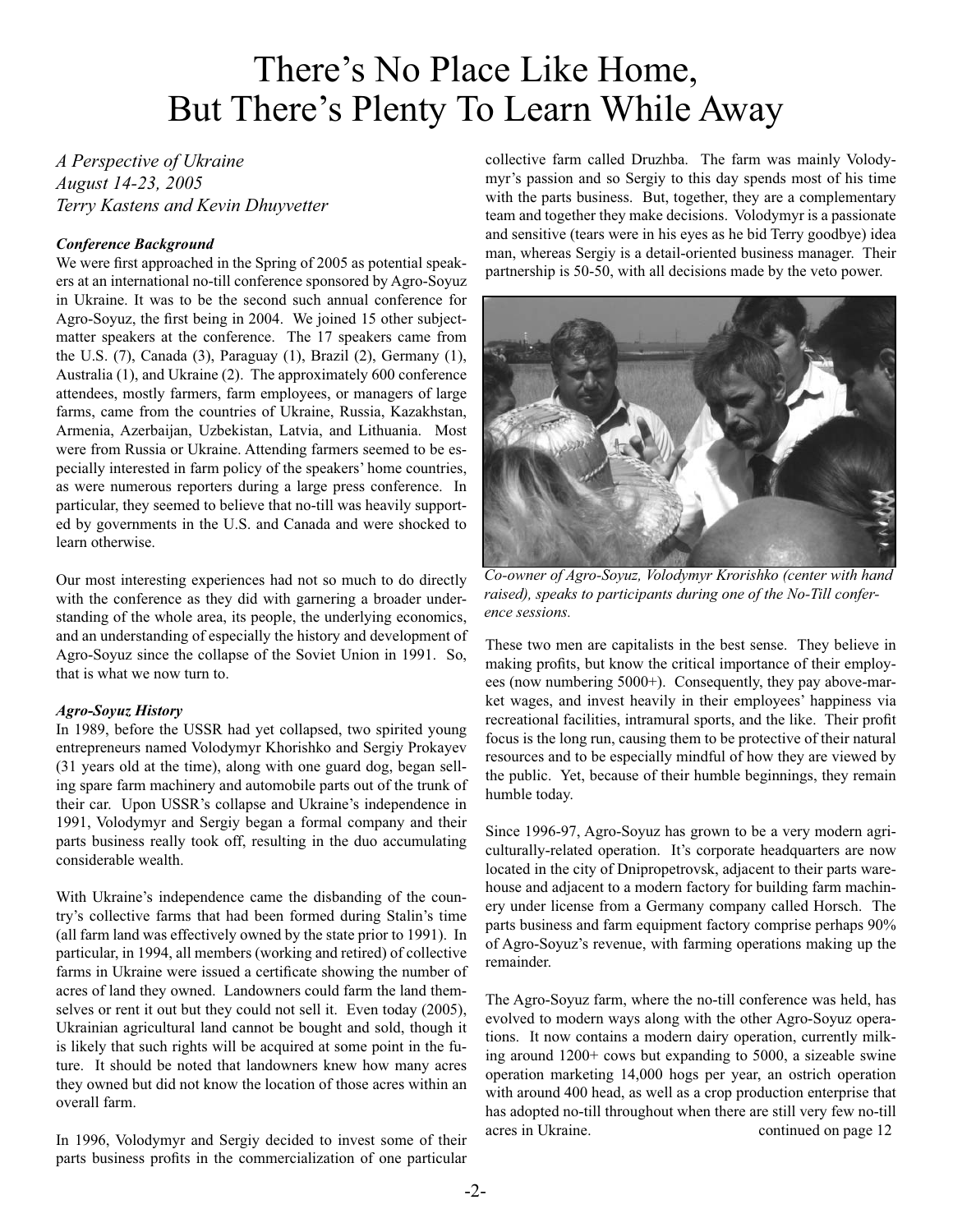*A Perspective of Honduras June - August 2005 Alena Bosse*

Usually, students think they have to wait until they graduate for a life-changing career experience. That wasn't the case for graduate student Alena Bosse. This summer she interned in San Pedro Sula, Honduras with the international development division of Land O'Lakes.

"I was asked to do an analysis of their school nutrition program. I began with interviews of parents, teachers, and students to gather data for the assumptions. At the conclusion of my internship, I turned in a report of my findings and also gave a presentation to the director and staff of the Land O Lakes office," Bosse said.



*K-State students interning in Honduras enjoyed getting together one evening during the summer. From left: K-State agricultural economics students Tony Allen, Zach Morrison, Alena Bosse, student from Georgia, and Daniel Mushrush.*

The analysis work Bosse performed was able to show the improvment of the children's nutrition since implementation of the program.

"I loved going to the schools to visit with the people and they were overwhelmingly appreciative and welcoming. The parents and teachers had seen an improvement in their children since the implementation of the program and were so passionate about the program. They kept thanking us for helping them; some of the mothers even cried as they thanked us and told us how much the program had helped their children. This really made my work enjoyable," Bosse said.

Populated by almost 7 million people, Honduras is for the most part undeveloped. Bosse's logistical challenges in getting to the schools also offered her the best rewards.

"It took us hours to get to some of the rural schools including a 4 hour mule ride! We often had to use four wheel drive. It was incredibly remote and beautiful. Their way of life was so peaceful. Some of the kids had never seen a vehicle before. At one school, all the kids chased the car laughing and touching it as we drove away," Bosse said. "Most of the schools had one teacher with 25 kids of all ages. One school we visited was new. The community had worked together to build it and were very proud. It had a dirt floor and no electricity, but they had planted trees and flowers along the path and it was very pretty. The children were very well behaved and respectful. When we asked them a question they all stood and answered in unison and they smiled continuously."

The realities of poverty in a developing country were never far beneath the students' smiling faces. Bosse learned from teachers that they must act like police to get students to eat all of the food provided in the program.

"The program provides a cheese tortilla and milk, along with an antiparasitic bar and a multivitamin bar to each child. Often the children will try to sneak half of their tortilla into their pocket. When I asked the children about this they said they had little brothers and sisters at home who had nothing to eat and that they wanted to share. Their love and self-sacrifice was incredible." she said.

Bosse knows the sense of accomplishment she feels about her work this summer will only increase as her analysis of the Land O'Lakes nutrition program helps to expand the program's impact.

"Land O' Lakes is using my report to gain support from private companies in Honduras so that they may strengthen and expand the program. They have already presented it to the World Food Program and now the two programs are going to work together to help the children in the schools of Honduras," Bosse said.

Bosse believes this summer internship was an opportunity to look more closely at what she would like to do in the future. "I hope to do my thesis on this same program. Hopefully, that will help them gain more support for the program," she said. "I was absolutely amazed by the generosity and joy of the people we met."

#### Agricultural Economics faculty and students who spent time abroad this year include:

Daniel Mushrush, Honduras Daniel Dykstra, Costa Rica Zach Morrison, Honduras Tony Allen, Honduras Christine Soukup, New Zealand

Dr. Michael Boland, Honduras Jenna Tajchman, Czech Republic Corey Fortin, Czech Republic Travis Coberly, Russia Lanier Nalley, Ghana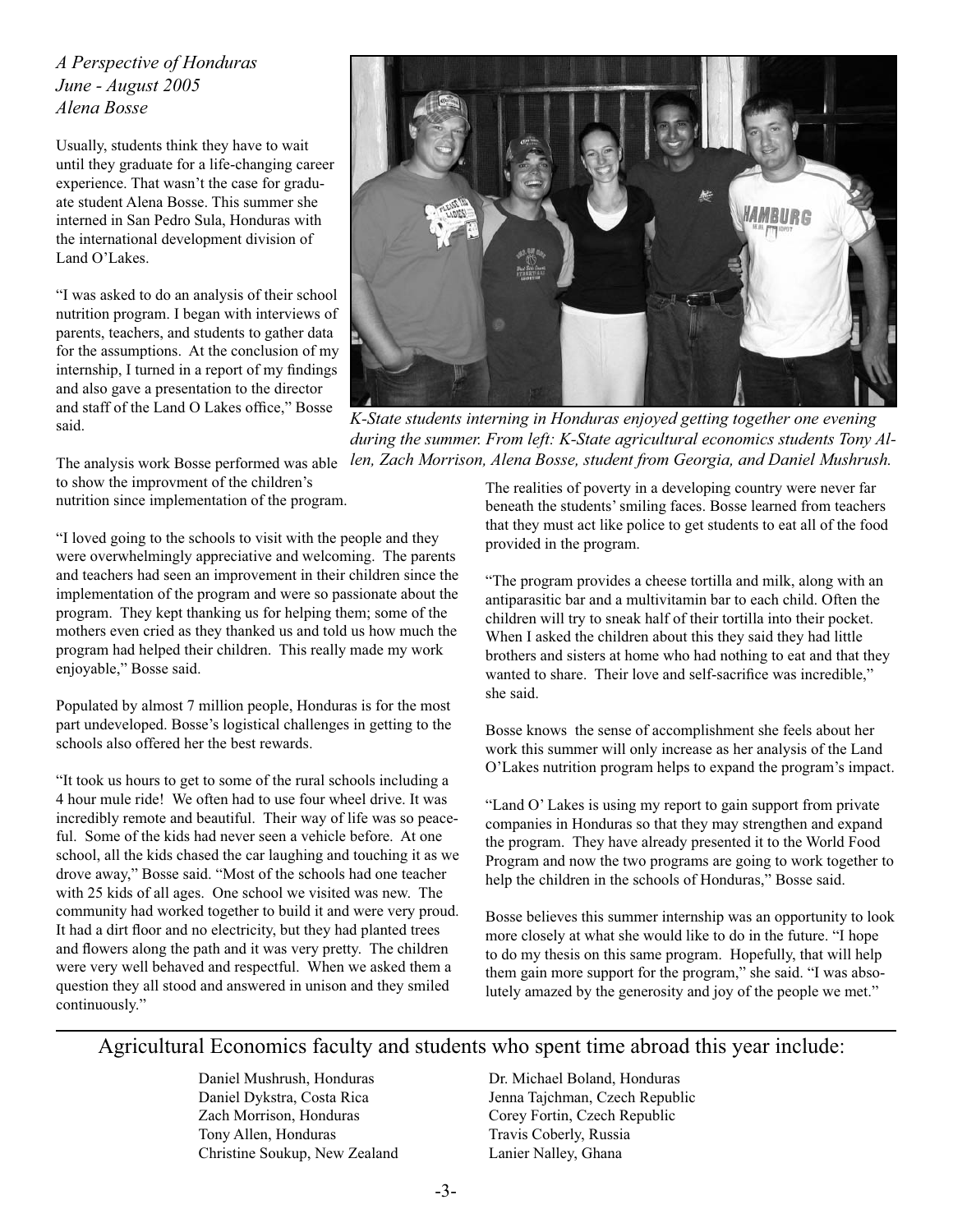## Effects of BSE on Beef Export Markets

## K-State Study Puts Loss Related to BSE in Range of \$3.2 to \$4.7 Billion

The Kansas Department of Agriculture and K-State Research and Extension released "The Economic Impact of BSE on the U.S. Beef Industry," which provides a comprehensive assessment of the economic impact of lost export markets and policy changes affecting cattle procurement and processing.

"The most significant economic impact of BSE is from lost beef export markets," said Kansas Secretary of Agriculture Adrian Polansky. "Alone, they accounted for a \$3.2 billion to \$4.7 billion revenue loss to the U.S. beef industry last year."

Within days of the U.S. Department of Agriculture's late 2003 announcement that a cow in Washington state had been diagnosed with bovine spongiform encephalopathy (BSE), 53 countries banned imports of U.S. cattle and beef. In 2003, U.S. beef exports were valued at \$3.95 billion and accounted for 9.6 percent of U.S. commercial beef production. Five countries – Japan, Mexico, South Korea, Canada and Hong Kong – received 90 percent of U.S. beef exports in 2003.

Mexico and Canada partially resumed beef imports in 2004, but overall the quantity of U.S. exports fell by 82 percent below 2003 levels. Japan and South Korea have agreed in principle to resume beef imports from the United States, but neither country has committed to a date when that will occur.

"Kansas' fifth-largest export market in 2003 was Taiwan, and they just recently resumed beef imports" Polansky said. "It's progress, but we really need access to markets like Japan, which accounted for 35 percent of all U.S. beef export value in 2003."

The report evaluates the potential impact BSE testing could have if it were used to regain export markets. Researchers estimate that it would have cost about \$640 million to test all cattle slaughtered in the United States in 2004, but that figure does not include any investment needed to place testing facilities in a beef processing plant.

"The cost of equipping a facility to perform the tests varies substantially from one operation to another," said K-State professor of agricultural economics James Mintert. "We focused on the known expenses; the tests and the labor to conduct them."

Mintert led the research team which included K-State professors of agricultural economics Sean Fox and Ted Schroeder, and research assistants Brian Coffey and Luc Valentin. The study was commissioned by the Kansas Department of Agriculture.



Researchers estimated that the revenue gain would equal testing costs if the United States regained about 25 percent of the Japanese and South Korean export markets and the United States was testing roughly 75 percent of commercial cattle slaughtered. However, if half of those markets were regained with only 25 percent of cattle tested at slaughter, the wholesale revenue gain would be \$22.84 per head. Whether such market access would be attainable with this level of testing was not addressed in the study.

"According to the research, if voluntary testing of 25 percent of U.S. slaughter cattle allowed the industry to regain access to the Japanese and South Korean export markets, and the U.S. was able to ship just one-half the quantity shipped during 2003, the potential return to the beef industry would have been nearly \$750 million," Polansky said.

To strengthen existing firewalls to prevent BSE and to boost consumer confidence in American beef, USDA introduced new and updated regulations in 2004. The report provides an objective assessment of the economic impact of those changes. K-State researchers polled seven firms representing more than 60 percent of 2003 beef slaughter to get the data needed to assess the cost of new regulations. The firms involved were sufficiently diverse to represent a reasonable cross-section of the beef packing industry.

Regulations issued in 2004 by USDA's Food Safety and Inspection Service had an estimated net cost to the beef industry of approximately \$200 million, plus some one-time investments that were substantial, but varied widely from firm to firm. Those costs related to the inability to market non-ambulatory cattle, the need to age cattle presented for slaughter, to segregate and process separately cattle older than 30 months and to prevent certain tissues from entering the food supply.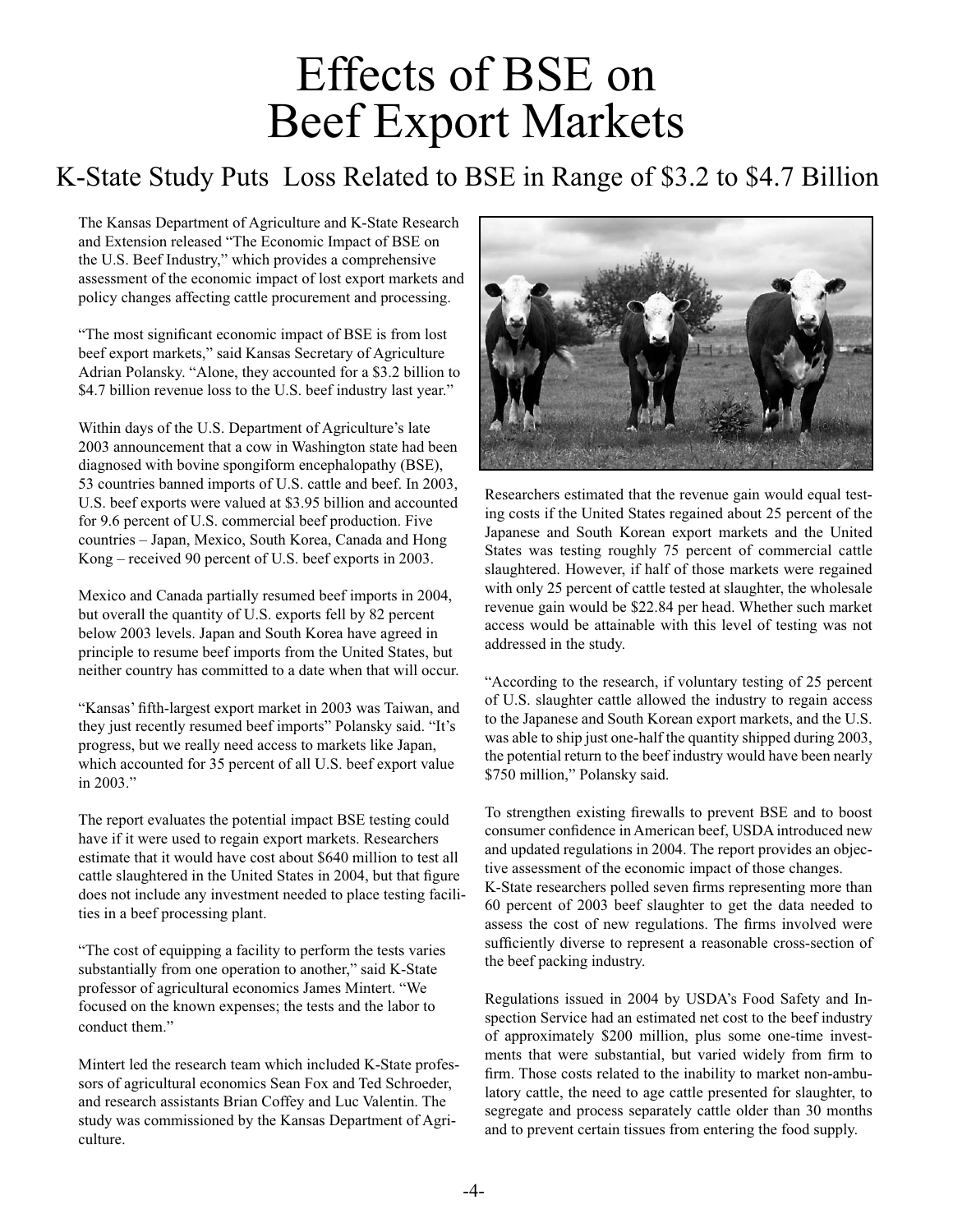To offset the cost of complying with new regulations, packers are paying less for cattle over 30 months of age. According to USDA, some packers reported discounting cattle over 30 months of age by as much as \$35 for every 100 pounds of carcass weight. However, average packer discounts for cattle over 30 months of age were closer to \$10 per 100 pounds of carcass weight.

The regulations also led to changes in cattle procurement, employment, employee training requirements, food safety plans, capital investments and marketing opportunities for the beef industry. While some new jobs were created to comply with the new regulations, overall there were more jobs lost. Job gains were due to the need to age cattle. Job losses were tied to closed export markets and condemnation of certain beef by-products.

The study also examined potential costs related to feed regulations being considered by the Food and Drug Administration. Last July, FDA published an advance notice of proposed rulemaking seeking input on regulation changes the agency was considering to ban from cattle feed all bovine blood

products, plate waste and poultry litter, and to require dedicated equipment for producing ruminant and non-ruminant feed to prevent cross-contamination. To date, FDA has not made the rules final.

"BSE-related policies will continue to evolve, and the analysis provided by the research team should be beneficial to that process," Polansky said. "The best regulations are those that provide consumer and animal health protection without being particularly onerous on industry."

Also examined in the study was the economic impact of USDA's rule that prohibits non-ambulatory cattle from entering the food supply. The beef industry contends that injured non-ambulatory animals can be distinguished from animals that are non-ambulatory due to symptoms that place the animal at high-risk of having BSE. The inability to market any non-ambulatory cattle means the industry lost revenue because of the new regulations. "Assuming that 95 percent of nonambulatory cattle in 2004 passed the standards in place before USDA enacted its ban on non-ambulatory cattle entering the food supply, the economic benefit could have been more than \$63 million," Mintert said.

### Ag Econ Students Meet Top Economist Professor Michael E. Porter from the Harvard Busi-



*Students meet Dr. Michael Porter after his lecture at the AAEA meetings. From left: Dustin Pendell, Elizabeth Yeager, Kara Ross, Dr. Michael Porter, Amelie Jouault, Alena Bosse, Jeffrey Schmidt, and Dustin Oswalt.*

ness School gave the John Kenneth Galbraith lecture at the annual meetings of the American Agricultural Economics Association (AAEA) in Providence, Rhode Island.

Professor Porter is an international authority on management and his research is used in virtually every management strategy and agribusiness management program in the world. A group of Kansas State University undergraduate and graduate students received scholarships to attend his lecture and luncheon on the economics of health care at the AAEA annual meeting.

Dr. Michel Boland, professor of agricultural economics, chaired the Galbraith Forum and wrote an article summarizing Porter's many accomplishments and applications to agribusiness management education.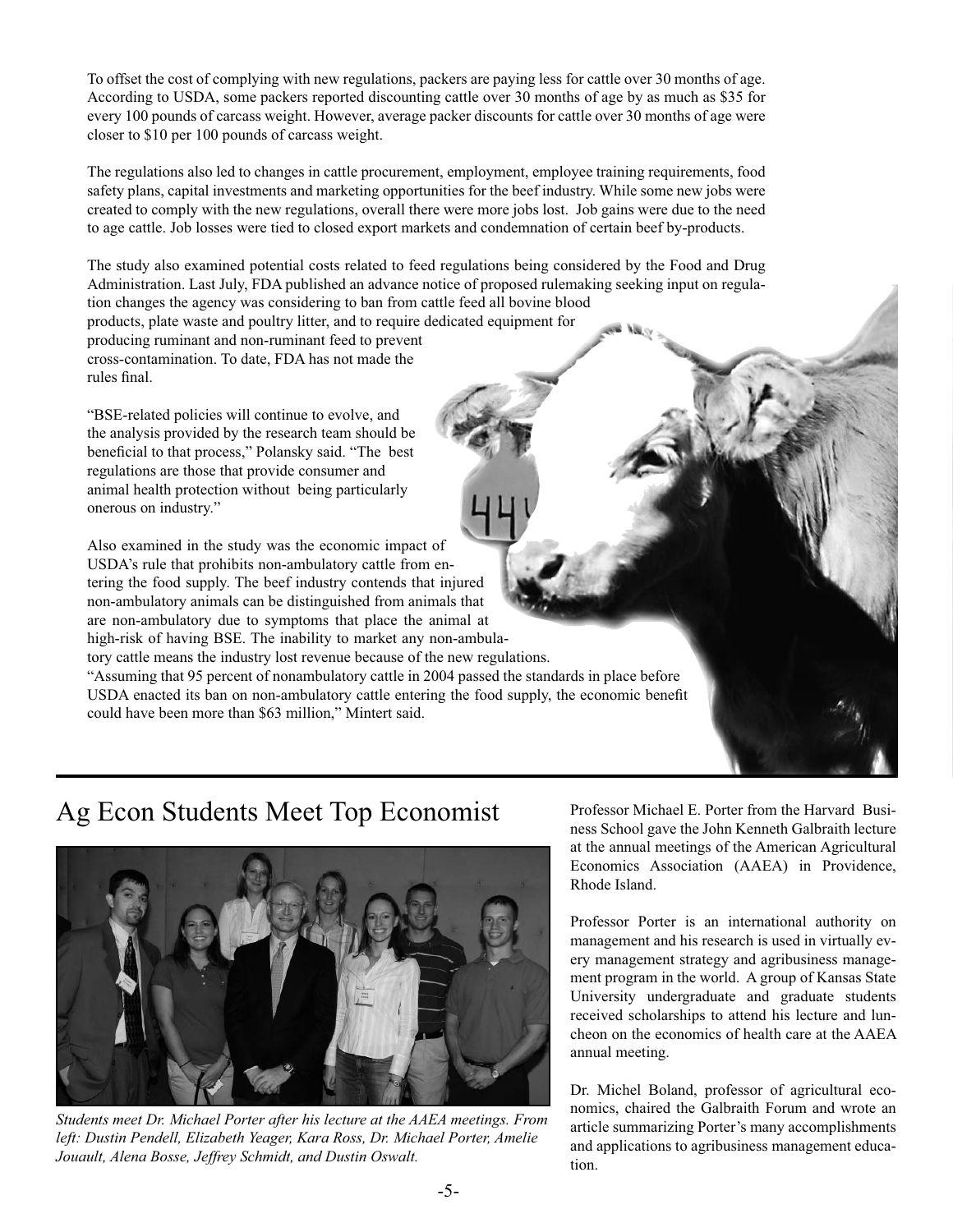## Adding Value With Education

A snapshot of educational activities in the Department of Agricultural Economics

The motto for K-State Research and Extension is to provide "Knowledge for Life." As part of K-State Research and Extension our department faculty and staff work to provide practical information and resources for Kansans. This snapshot highlights a few of the many ways the Department of Agricultural Economics is adding value to the Kansas way of life through education.



Health care is vital not only to the quality of life in Kansas but also to future economic development, according to a study by K-State Research and Extension. Its significance involves the jobs it creates and two crucial areas of economic development: business decisions about relocation and decisions by retirees on where to live. The study looked specifically at health care in an eight-county region in south-central Kansas. The study found that about 43,000 people work directly in health care in that region and are paid \$1.6 billion in wages annually. The K-State study computed an economic multiplier of 2.38 for the health care sector, concluding that the total job impact is 88,200 jobs, \$2.7 billion in income from wages, and \$1.1 billion in retail sales. Statewide, healthcare is a \$10.5 billion industry, and the combined health care sectors generate about \$4.5 billion in wages and more than \$5.5 billion in all kinds of income and provided jobs for more than 140,000 people.

Office of Local Government Dr. John Leatherman, Director Telephone: 785.432.2643 Email: jleather@agecon.ksu.edu

For new entrepreneurs the decision about which new business venture to enter can make the difference between a business success or failure. To help agri-food and rural businesses look at ways to create new wealth, the Innovation Center at K-State presented a one-day course on Opportunity Scoping: The Art of Discovering Profitable Value-Added Businesses. The course was for those who wanted to extend their business into the value-added domain but were not sure where to start or what to do. The program was designed to help agribusiness owners and managers identify, select, and focus on the opportunities that fit their strengths.

The Innovation Center Dr. Vincent Amanor-Boadu, Director Telephone: 785.532.3520 Email:vincent@agecon.ksu.edu

The Strength Index (SI) report detailed economic prosperity of the state's 105 counties. It also can help communities focus on strengths and meet economic goals. The SI is calculated by combining three measures: Kansas counties' Wealth Index, Employment Index, and Personal Income Index. Data have been gathered every year since 1991 to build the yearly report. The Strength Index is determined not only by compiling the key economic indicators in each county, but also comparing those measures against the state's per capita economic progress. If a county had a score of 1.00 for all three indicies, then it would perfectly reflect the values for the state of Kansas and have a SI of 3.00. A score above 3.00 indicates a county is prospering at a greater rate than the entire state; below 3.00 indicates a slower rate of economic growth rate. The 105-county average is 2.45. The state average in 1992 was 2.55. The full report is available online at http://www.agecon.ksu.edu/ddarling.

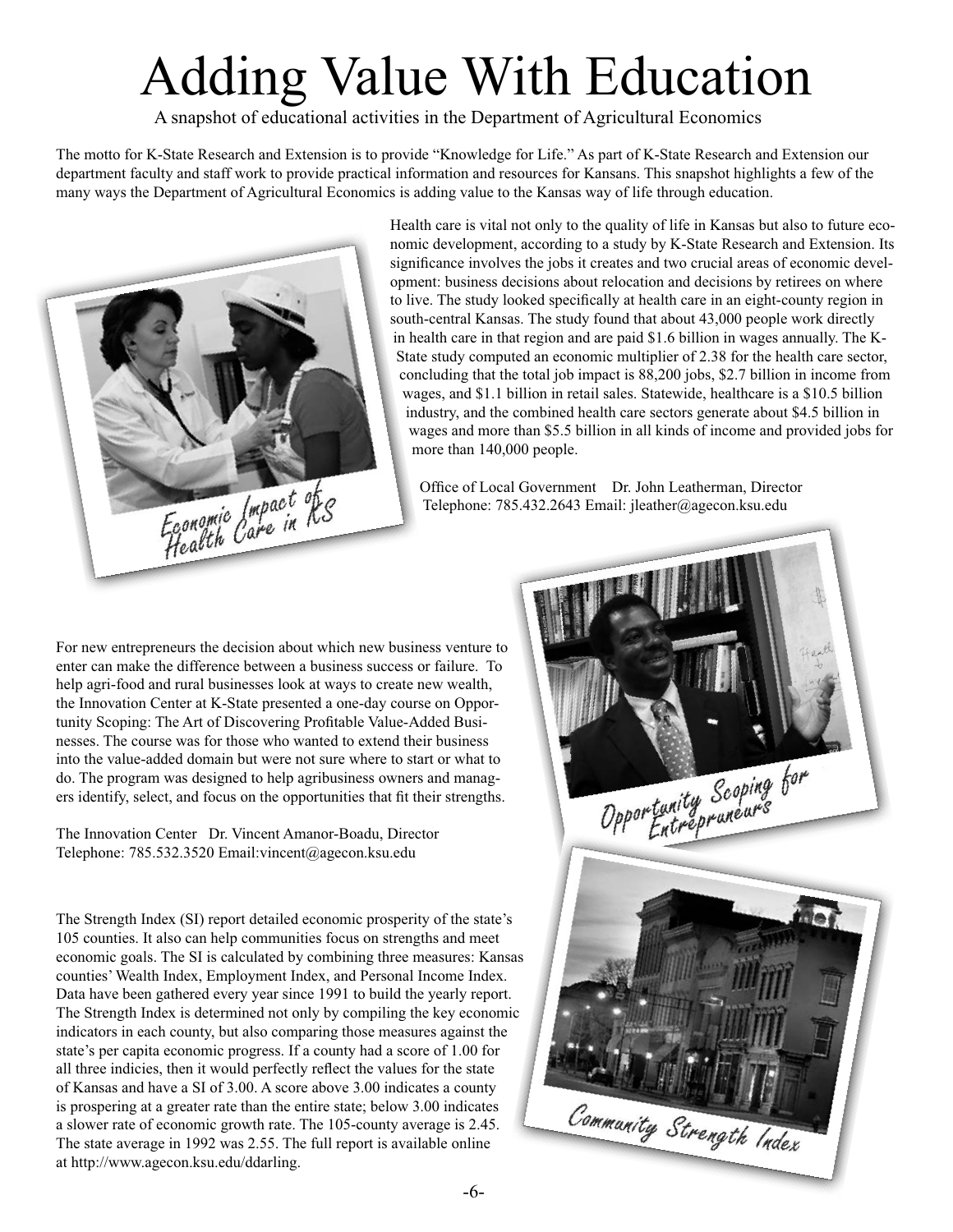MAST, now in its fourth year, combines new information and decision-making tools with distance education for geographically isolated farmers and ranchers, ag lenders, and agribusiness professionals. The program delivers farm management information via state of the art technology that fits producer needs. MAST begins with a two-day workshop on the K-State campus where program participants are introduced to key management tools and concepts. For the next three months, participants learn through distance education modules which focus on various farm management tools and their applications. More than 100 people have participated in MAST. In a participant surveys, 98 percent said the program would have a positive impact on their bottom line, and 99 percent said they would recommend the program to their peers.

MAST Alicia Goheen, Coordinator Telephone: 785.532.4434 Email: agoheen@ksu.edu



A three-dimensional watershed model is helping to teach adults and children how important water is to communities. The Office of Local Government along with the Kansas Association for Conservation and Environmental Education, has made EnviroScape watershed education models available to county and district extension offices, conservation districts, community organizations, local governments, and schools to promote awareness and understanding of water-quality protection issues. The models show how water flows and affects various areas in the landscape, including a follow-up demonstration that shows how to prevent water pollution. These three-dimensional landscape models are hands-on learning tools that connect land use to what happens in our rivers, lakes, and groundwater. Models include nonpoint sources of pollution, wetlands, hazardous materials, groundwater kit, and riparian kit.

MAST Program

Office of Local Government Robert Wilson Telephone: 785.532.3093 Email: rwilson@agecon.ksu.edu

K-State's annual Agricultural Lenders Conferences are designed to provide the Kansas financial community with updates on current agricultural topics. Topics include planning for farm business transitions, information on new crop insurance contracts, farm program impacts and updates, and livestock and grain outlooks. Around 100 people attend the conferences each year.

The Risk and Profit Conference provides an opportunity for key agricultural decision makers to interact with each other and with faculty. More than 25 faculty members participate leading sessions. Topics range from "Factors Motivating Agritourism Entrepreneurs" and "Valuing Cattle Based on Beef Tenderness" to "Credit Quality of Kansas Farms." An estimated 225 people attended this year's Risk and Profit Conference at the K-State Alumni Center.

Risk and Profit Conference or Ag Lenders Conference Deborah Goins Telephone: 785.532.1504 Email: eflat@ksu.edu



Risk and Profit Conference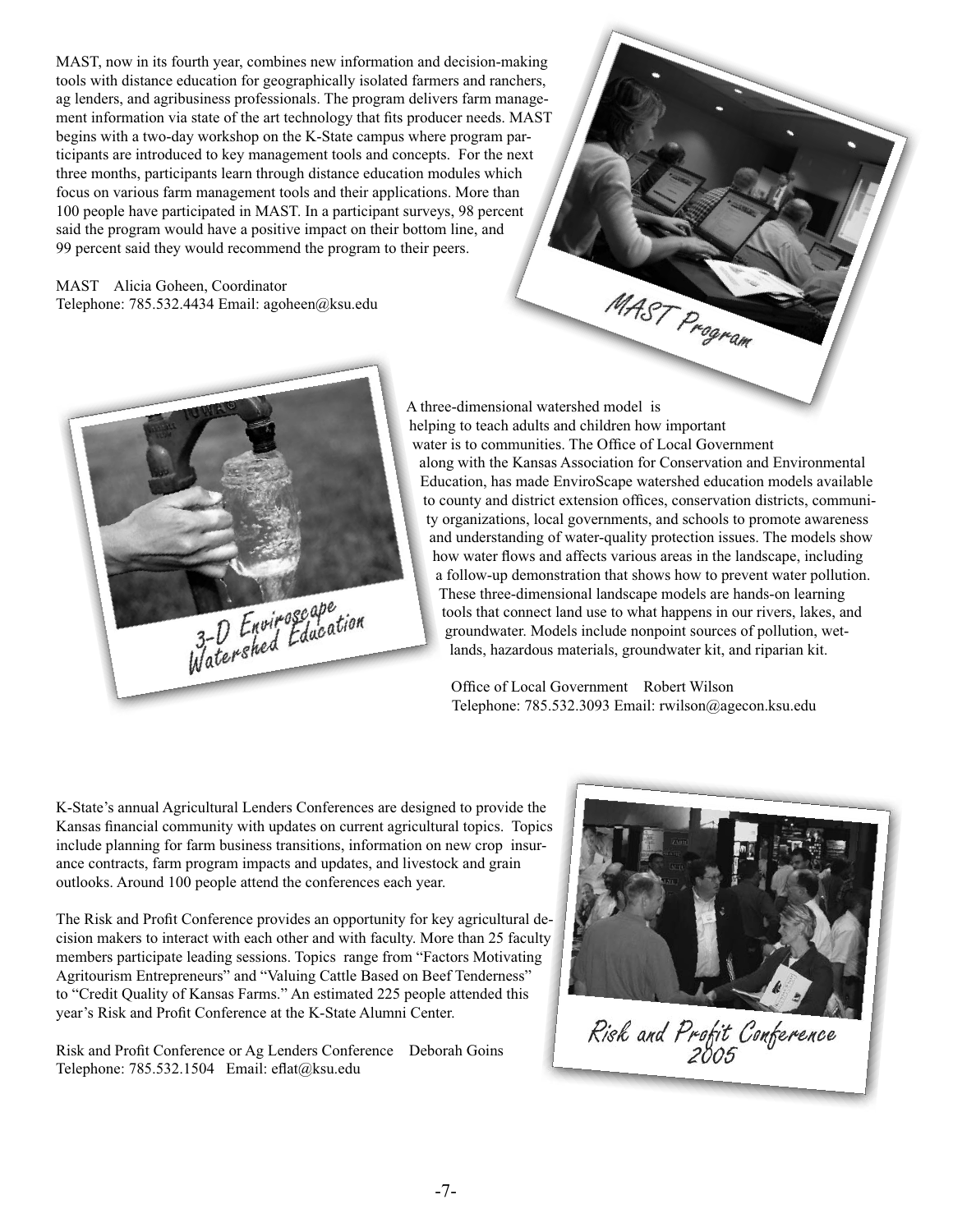

K-State's Master of Agribusiness program is hosting its biennial international food and agribusiness trip. This time the trip will focus on Russian agriculture with stops in Moscow and St. Petersburg. The 12-day trip will include stops at various crop and livestock operations, as well as agricultural and food related industries. Time will also be set aside for sightseeing.

Russia occupies more than one tenth of the agricultural land on earth including very large areas of black soils, with very favorable climactic conditions and enormous production potential. The Russian population however, represents less than 2.5 percent of the world population. Therefore, Russia may become a main supplier of world food markets.

An increase in grain yields of about one ton per hectare seems to be realistic, and would flood another 50 million tons of grain on to the world markets. This would almost equal the sum of North American exports.

Lon Frahm, a 2004 tour participant and president of Frahm Farmland, enjoyed the South America tour. "The 2004 South America trip was probably the most enjoyable group tour I have ever been on, " said Lon. "The access, connections, and relationships that the department and the university provide really enhanced the experience. It is not often that I've had the chance to visit foreign countries with the caliber of folks that the MAB program provides." For more information, contact Lynnette Brummett, (785) 532-4495

#### **Rates**

**Single:** \$4150\* without continuing education credit **Individual + companion:** \$7140\* without continuing education

#### credit

\*These are current estimates

#### **Cost Breakdown**

Airfare: \$1000 to \$1300 per person (based on economy) Hotel: Rooms are roughly \$1,100 per person and \$770 per person for double occupancy (covers entire trip and includes breakfast) Registration: Covers in-country logistics and runs \$1250 for the first person and \$750 for a companion.

Meals and other incidentals: Meals will be roughly \$400 per person

Visa charge: Approximately \$100 per person to get a visa. Optional tuition: Continuing education credit is \$1000.

#### **Russia**

#### **August 4-15, 2006**

*proposed itinerary as of 07/6/05*

August 4: Arrive in Moscow August 5:

- Moscow city tour by bus
- Excursion to Kremlin, Oruzheynaya Palata (Museum of Russian Arms), Russian Diamond Fund

August 6:

 - Moscow Metro, Botanic Garden, Timiriazevs kaya Academy

 -Free time. Visits to Izmailovo market of national goods or walk along Arbat street and nearby lanes August 7-8:

- -Moscow State Agricultural University
- Russian Grain Union
- U.S. Grain Council or U.S. Poultry and Eggs Export Council offices in Moscow
- Large meat processing plant in Moscow
- Dairy and vegetable farm operations near Moscow
- Meeting with agriculture office of the U.S. Embassy

August 9: Travel to Tver

- Visit farms and agribusinesses
- August 10: Travel to St. Petersburg
- August 11: Professional program

August 12:

- St. Petersburg city tour by bus
- Excursion to Petropavlovskaya fortress,
- Kunstcamera, Peter the Great Museum of
- Anthropology and Ethnography
- August 13:
	- Visit to residence of Peter the Great by bus - Free time. Can include stops at Hermitage,
	- cathedrals and palaces
- August 14: Professional program
- August 15: Return to the United States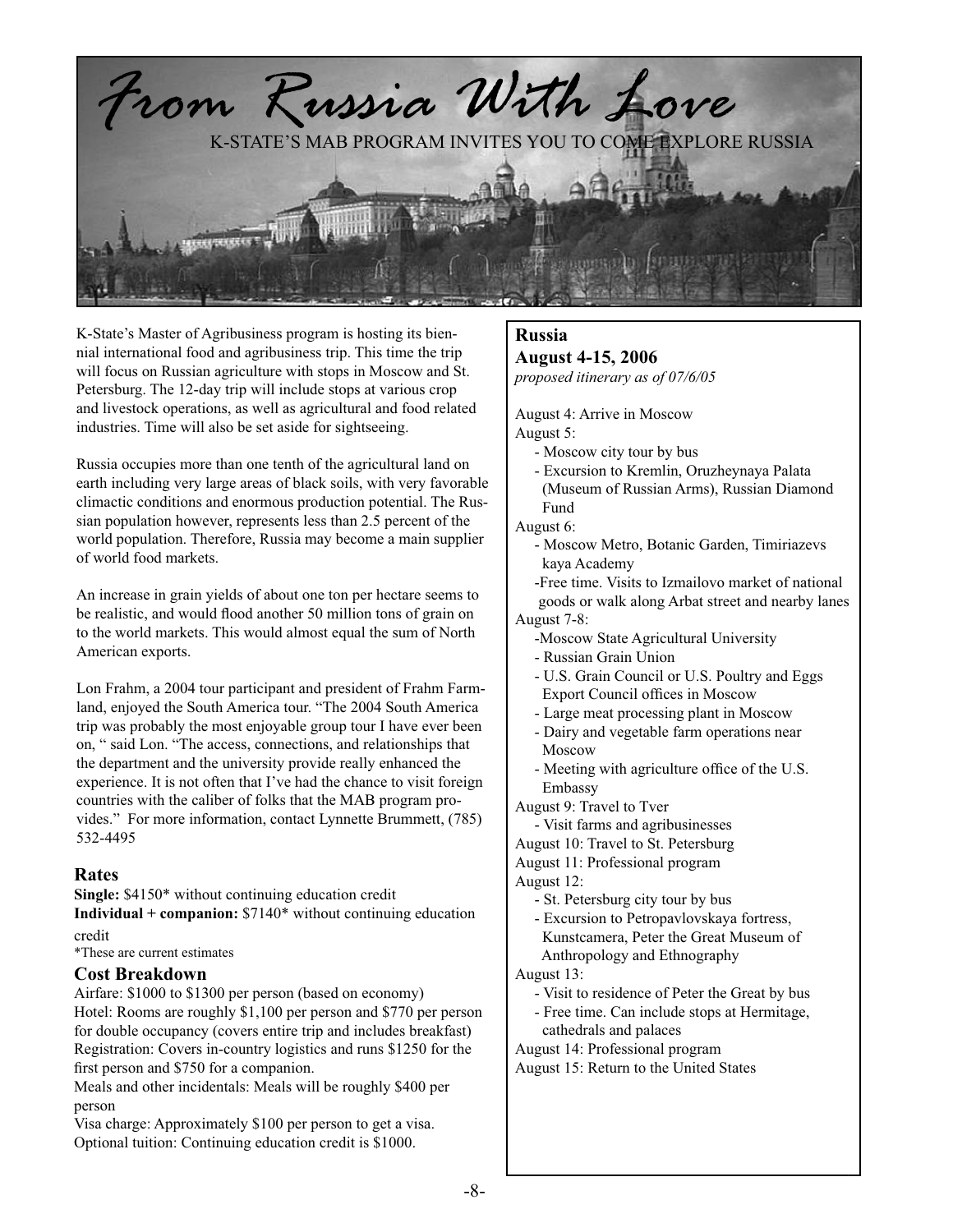# Making A Difference For K-State

Eleven of the last 16 K-State Student Body Presidents have been Department of Agricultural Economics students. KSU Student Body President Michael Burns shares his vision of how he plans to enhance the legacy of leadership the position holds.



d e f e r r e d classroom maintenance, or issues in the state legislature I feel like this year could be as important as any, that student voices be heard on a variety of issues.

I really want to focus on tuition stabilization. Our university over the last five years has worked to gain a budget that allows our university to become one of the top ten Land Grant Universities. Now that the administration has the budget I want to gain tuition stability through a Contracted or Guaranteed Tuition Rate. Over the next year I also want to work to get the \$8 transcript fee, \$30 Career and Employment Services fee and the \$15 graduation fee eliminated by incorporating those costs and agencies budgets into the university's tuition figures. Grant and I will also be advocating for graduate teaching workshops and online teacher evaluations.

#### *What drives you to be a leader among your peers?*

It's just an expectation that I have for myself. I feel like I can relate to a variety of people older, younger and the same age as me. I enjoy listening and learning from people and fighting for their concerns.

*Eleven of the past 16 K-State Student Body Presidents have been Agricultural Economics students, what does that fact say to you?* It shows me that our department and faculty make us believe in our leadership abilities. We value hard work and cooperation. Combining all of that together allows our students to experience success not only at K-State, but later on in future years.

continued on page 10

#### *What do you hope to accomplish during your term?*

## Ag Economist Honored for International Leadership

Norman Collins (BS '50 agricultural economics) was the recipient of the Distinguished Service Award in Agriculture, Extension, and International Programs.

After graduating from K-State, he was accepted into the Ph.D. program at Harvard University, working with economists John D. Black and John Kenneth Galbraith. "Association with these outstanding professionals was an exceptional opportunity," said Collins. After serving two years as a budget officer in the U.S. Air Force, he returned to K-State in 1954 as an assistant professor in agricultural economics.

In 1956, he accepted a position at the University of California, Berkeley and rose through the ranks to full professor. His interest in international work took root when as a Fulbright Scholar Collins took a sabbatical as visiting professor of agricultural economics at the University of Naples in Italy and as lecturer on marketing and European economic integration issues in several research institutions in Yugoslavia and Poland.

Collins was asked to develop and lead an agricultural project that paired the state of California with a joint project in Chile. "This was a state-to-country partnership that was developed during the administration of President John F. Kennedy as an innovative approach to foreign assistance and collaboration," he said.

Collins was recruited in 1970 to join the international program staff of the Ford Foundation.

His 30-year career with the Foundation included assignments in Santiago, Chile; New York; New Delhi, India; and Mexico City. He participated in the organization's program to support international agricultural research through centers sponsored by



the Consultative Group on International Agricultural Research (CGIAR). That service included membership on the boards of the International Rice Research Institute (IRRI) in the Philippines and the International Center for Tropical Agriculture (CIAT) in Colombia.

Collins, who retired in 2000, is involved with local volunteer activities. He still travels frequently, and he and his wife, Dolores (BS '52 human ecology) maintain a second home near Mexico City. Collins has been honored by K-State as a Distinguished Agricultural Economics Alumnus in 1971 and as a College of Agriculture Alumni Fellow in 1985.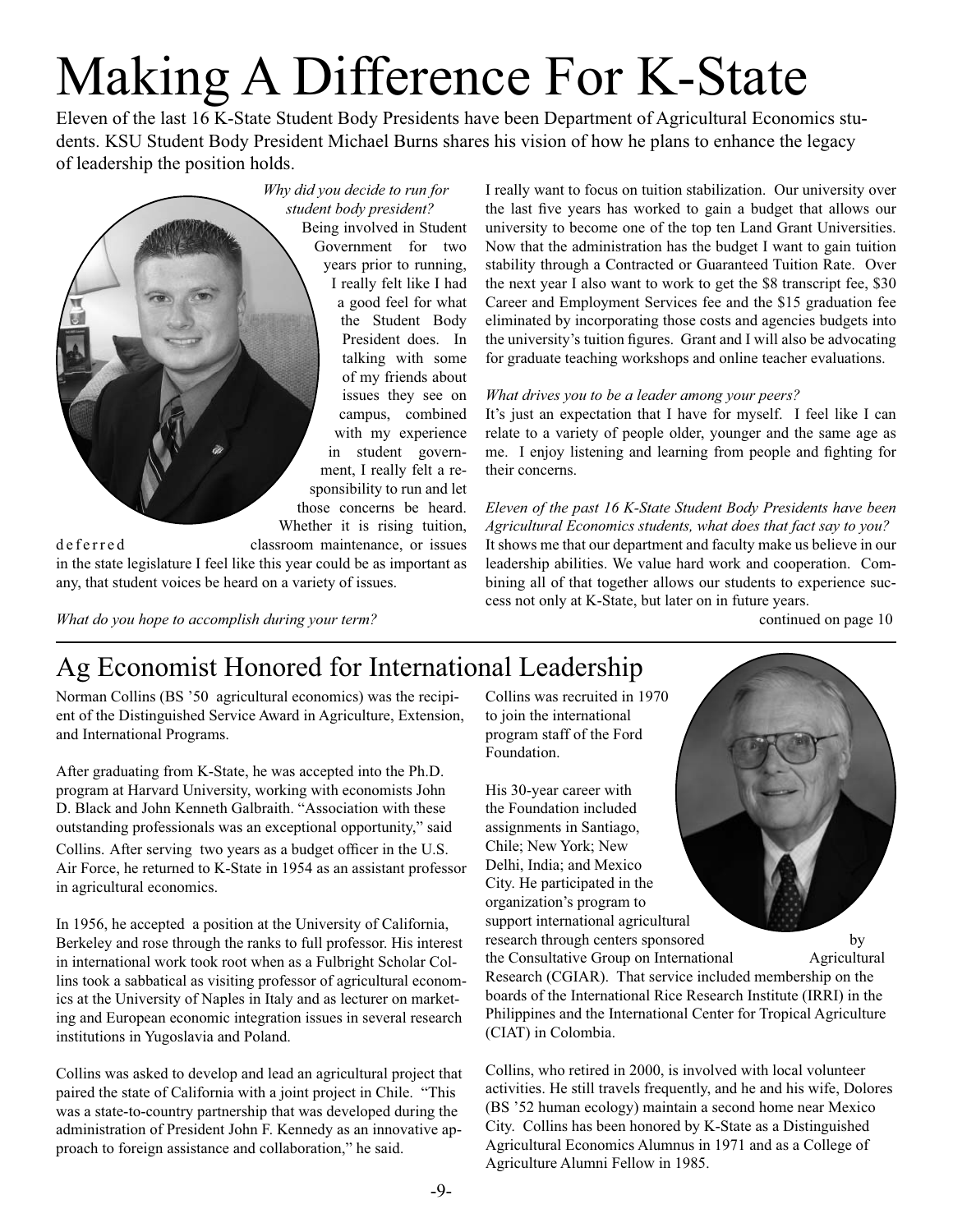## Effects of Diesel Prices on Farming

continued from page 1

In other words, farmers do not drastically alter their fuel consumption from year to year, based on the price of diesel. "Of course, at these historically high price levels, producers likely will start making more changes," Dhuyvetter points out.

"Given the strong relationship between whole-farm fuel costs and diesel prices, the impact on farm costs can be forecasted for 2005 and 2006 simply by looking at the percent change in fuel prices from 2004 forward," Dhuyvetter said.

The economists arrived at a 2005 forecasted whole-farm fuel cost of \$17,927 by taking the 2004 value (\$12,758) multiplied by 143.2 percent (2005 projected diesel price as a percent of the 2004 actual price). Similarly, the forecasted value for 2006 is \$19,761 (6.6% increase from 2005).

The projected price of diesel in southwest Kansas for March through October of 2005, said Dhuyvetter, is \$1.93 per gallon, up 56 cents a gallon (40 percent) from 2004.

"If the 2005 price forecasts for southwest Kansas are compared to the average prices from 2000 through 2003, prices are 89 cents per gallon or 84 percent higher now," he said.

"In the long run, higher production costs will lead to either higher prices for commodities or a lowering of land costs," Kastens said. "Market forces will make adjustments to account for these higher costs. However, the higher costs likely will reflect a direct reduction in net income in the short run because producers are limited as to the changes they can economically make."

The economists also studied situations in which producers would hire someone else to do some or all of their farming.

"These producers may not see their 'fuel costs' increase as much, but they are not immune to higher fuel costs because custom operators likely will increase the rates they charge so as to pass the higher cost on," Dhuyvetter said. "But how much should custom rates increase due to the higher fuel costs? There are two ways to find that answer."

The first is to look at the fuel required per acre for an operation and multiply that value by the increase in the prices of fuel from a year earlier. In southwest Kansas, that would be 56 cents a gallon, he said. The second way to estimate how custom rates might increase would be to multiply a historical custom rate – for example, what was charged last year – by the percent increase in fuel prices and by the percent fuel costs are of total costs.

"By looking at historical custom rates," Dhuyvetter said, "we are taking into account depreciation, interest, repairs, and labor in addition to fuel costs."

Using KFMA data and the second method, Kastens and Dhuyvetter found that at a fuel price increase of 56 cents per gallon,



custom rates would need to increase by 5.6 percent to offset this higher fuel price. If fuel prices continue to rise, the custom rate increase will be greater.

"A key point for producers to recognize is that even though fuel prices might be 40 to 45 percent higher than last year, the increase in the cost of machinery operations will be much lower, because fuel only makes up a small percent of total machinery costs," Kastens said. "Higher fuel prices will lead to higher machinery costs that farmers will have to absorb in the short run, whether they are doing the operations themselves or hiring someone else. Key points of their study are: on average, current price forecasts suggest that average producers in Kansas will have fuel costs \$5,000 higher than last year and those were over \$2,000 higher than 2003. In the longer run, if producers expect fuel prices to remain high, they will make management decisions to lower the cost by negotiating lower rents, reducing tillage, using machinery that is more fuel efficient or by changing crop rotations."

For details of the study, interested persons can visit http://www. agmanager.info and click on "Impact of Increasing Diesel Prices on Machinery Costs – An Update."

#### Making A Difference: Michael Burns continued from page 9

#### *Why are you studying agricultural economics?*

Agriculture economics opens up so many career opportunities. The department has tremendous faculty and I consider most of the students good friends. And it never hurts, when Dr. Flinchbaugh is one of your favorite professors.

#### *What are some of your career goals, immediately following graduation and then in the future say 10 years down the road?*

Well, I'm not really sure. Right now I am just taking it one step at a time. Graduate school is always a possibility and if I can find the right job opportunity I would definitely take a job. I really enjoy ag policy, so I would eventually like to be in a position like agriculture legislative director for a senator or a congressmen and eventually run for political office.

#### *When you retire from your life's work -- what do you want people to say about you?*

I hope people think that I am a hard worker who always tries to do the right thing.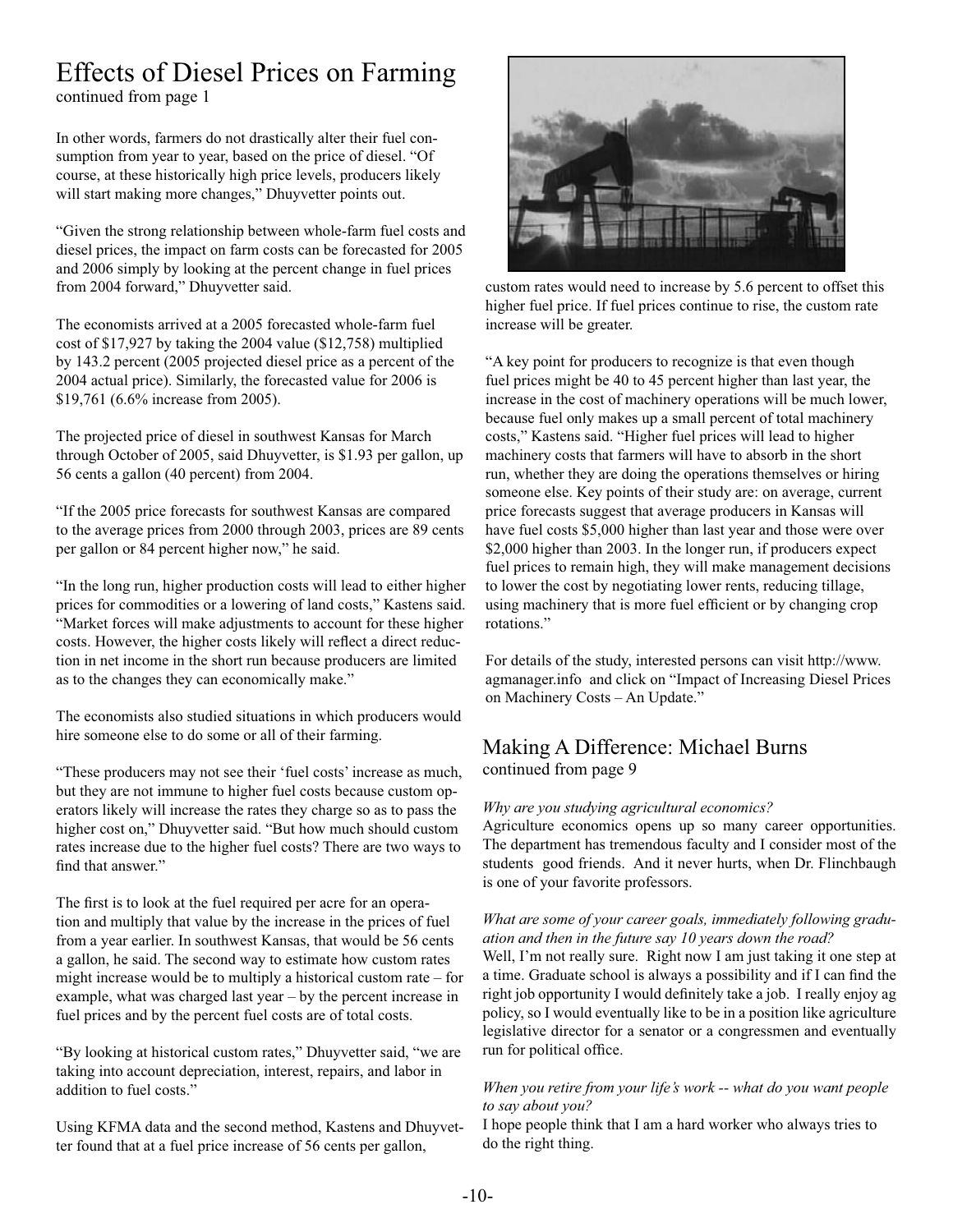### Conversation with Sean Fox

continued from page 1

#### *2. What are the greatest challenges facing the department in the next year?*

Dr. Flinchbaugh told me when I accepted this position that managing an organization during times of budgetary expansion, as was the case in his early years as state extension leader, was a much more enjoyable proposition than doing the same in times of budget cuts. Who am I to disagree??

Truly, our greatest challenge, as it has been for several years, is to continue building a better department providing first class research, teaching and extension programs with fewer faculty and operating dollars than we had five years ago. We continue to address that challenge by squeezing out efficiencies wherever we can, but also by expanding our resources through aggressive pursuit of extramural funding.

#### *3.What is involved in the process of looking for a new department head?*

A national search for the new department head is now underway. Dean Cholick has selected a fifteen member search committee co-chaired by Dr. Jeff Williams from our faculty and Dr. Gerry Posler, former head of the Dept. of Agronomy. The committee provides broad representation of faculty, staff, students, and external stakeholders. The position description is available on the department webpage and has been advertised in a number of outlets including the American Agricultural Economics Association newsletter. The committee plans to begin screening applicants in November with a view to conducting interviews in January and February.

At this point in the process our alumni can play an important role. If you know someone you consider to be a good candidate for department head, I encourage you to forward the individual's name to Dr. Williams at jwilliam@agecon.ksu.edu.

#### *4. How did you feel/what was your reaction in being appointed interim department head?*

I felt tremendously honored and humbled to be trusted with the role.

*5. What is your background? What are your strengths (personal and professional) that will be an asset to you during this year?* I was born in 1965 and raised on a small farm in the west of Ireland. When I say small, I mean "real small" by Kansas standards – 37 acres (although sometimes I exaggerate and call it 40). We milked cows (by hand), raised calves, some pigs and chickens, and, naturally, grew potatoes. It was labor intensive, so there were plenty of chores to keep myself and my two brothers and two sisters out of trouble. Typical for the west of Ireland our land is wet and not suitable for cropping, so farms are typically small dairy, cow-calf, or sheep operations. Most farms are part time – my dad was a mailman.

I took the scenic route through an undergraduate degree in agriculture from University College Dublin, squeezing (as comedian Mark Mayfield put it at our recent Risk & Profit Conference) four years of education into seven. Detours included a year of government work, a year working on farms, and a year working construction in Boston, Mass. I'm a legit Celtics, Patriots and Red Sox fan, and if I understood hockey I guess I'd like the Bruins.

I've been on the faculty here since 1994 following a Ph.D at Iowa State. I've taught classes in trade and policy, and I've especially enjoyed teaching commodity futures markets. Most of my research has been related to the economics of food safety.

My greatest asset for this year, in addition to a supportive faculty and tremendously capable staff, will be my family. Faculty jobs are never a 9 to 5 proposition but the department head role does entail additional obligations. My wife and four children, ages from 8 to 17, understand that perfectly well and have been very supportive of my taking on this role. As for professional strengths – well, that remains to be seen!

## New Faculty Join K-State Agricultural Economics

Dr. Mike Woolverton specializes in grain marketing, international trade policy, and extension executive education. His research includes structure and performance of the grain and oilseed marketing system, overseas market development and commodity promotion, risk management in marketing and purchasing grain and oilseed commodities, agribusiness marketing management, and strategic leadership.

Dr. Alex Saak's research focuses on the role of information and spatial externalities in farm-level production decisions, agricultural markets, and food supply chains. His interests include spatial economics, analyses of agricultural and food markets with asymmetric information, risk and insurance. His current research is concerned with the development of agricultural grading systems, product differentiation, and transmission of information along the food supply chain.

Dr. Tian Xia's research interests are in industrial organization, applied econometrics, and international trade. He conducts research on contracts and vertical coordination, food retailing, applied econometrics, market structure and competition, price discrimination, product differentiation, international trade, and food and agricultural marketing. He is also the winner of the 2005 American Agricultural Economics Association Outstanding Dissertation Award.